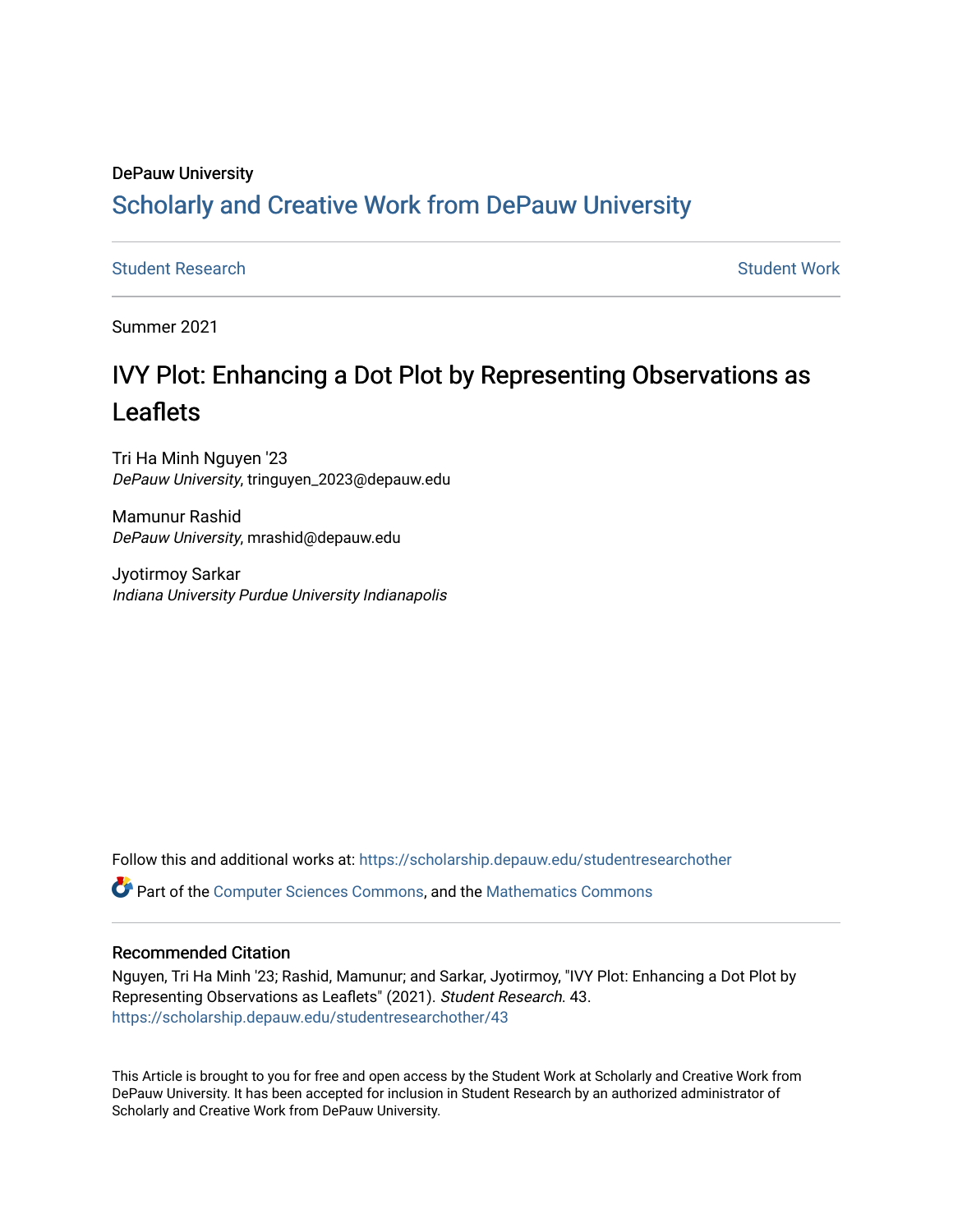## **IVY Plot: Enhancing a Dot Plot by Representing Observations as Leaflets**

### **Authors**





### **Tri Ha Minh Nguyen**

DePauw University, Department of Computer Sciences 2 E. Hanna Street, Greencastle, IN 46135 USA ORCiD: 0000-0002-1253-9404 tringuyen\_2023@depauw.edu

**Mamunur Rashid** DePauw University, Department of Mathematical Sciences 2 E. Hanna Street, Greencastle, IN 46135 USA ORCiD: 0000-0001-8759-3803 mrashid@depauw.edu



## **Jyotirmoy Sarkar**

Indiana University-Purdue University Indianapolis Department of Mathematical Sciences 402 N. Blackford Street, Indianapolis, IN 46202 USA ORCiD: 0000-0001-5002-5845 jsarkar@iupui.edu

## **Abstract**

For a large data set, a dot plot poses a challenge—albeit unintended—in counting the dots. To overcome this shortcoming Sarkar and Rashid (2021) proposed an IVY plot, which represents tied data in batches of five by depicting an IVY leaf with five leaflets. These leaves are bottom-justified and stacked vertically, with the topmost leaf possibly having fewer than five leaflets, until the number of leaflets equals the frequency at each value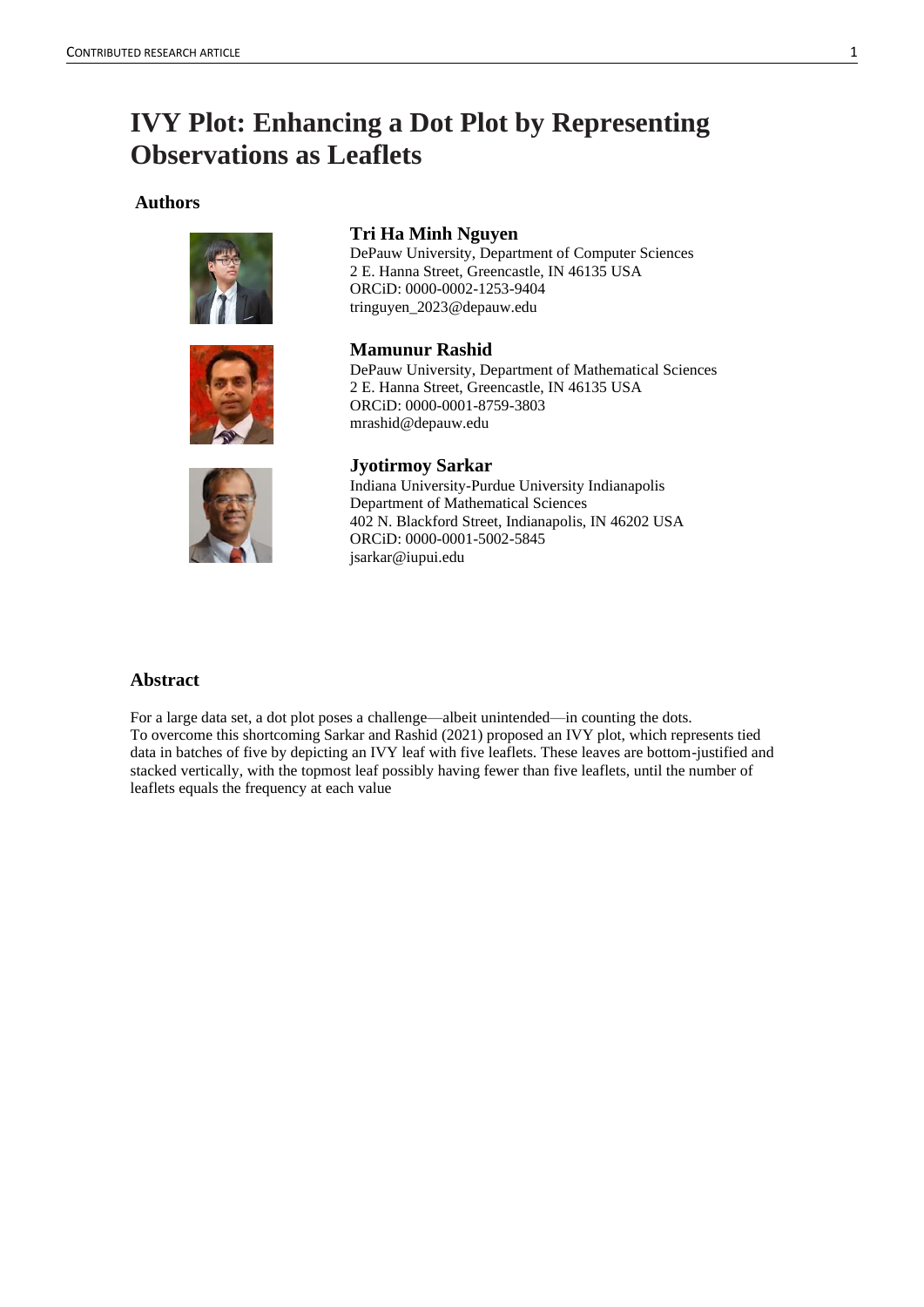#### **1. Introduction**

A dot plot (Wilkinson, 1999) is commonly used to represent univariate data without distortion. However, when the data size is large, say several hundreds, the accumulated dots may be hard to count quickly. Sarkar and Rashid (2021) proposed an IVY plot to overcome this shortcoming. The objective of this paper is to explain step-by-step how the package IVYplot implements the proposal to draw an IVY plot. After reading this paper, readers will be equipped to construct an IVY plot for any data set. They also have some flexibility in modifying the recommended default plot. The output of the package IVYplot is a graph that depicts each observation as a leaflet. Five leaflets are assembled to form a leaf resembling that of an ivy plant. These leaves are bottom-justified and stacked vertically, with the topmost leaf possibly having fewer than five leaflets, until the number of leaflets equals the frequency at each value. If the frequency at a value exceeds one hundred, we allow each leaf to represent multiple observations, which number is printed in the subtitle. Additionally, to ease counting the leaves fast, we add a small vertical space after every string of fiveleaves.

#### **2. The IVYplot Package**

The IVYplot function takes in 8 arguments, with only one argument mandatory.

data

A vector of data to depict as an IVY Plot. This is mandatory.

#### showFreq

Logical. The user can choose TRUE/FALSE to show/not show the exact frequency at each value. This is especially useful if at least one value has a frequency exceeding 100, causing each leaflet to represent m>1 observations. Since the topmost leaflet may represent 1, 2, . . . , m observations, the display of the exact frequencies removes any ambiguity. The default value for this argument is TRUE. freqSize: The user can choose the font size of the frequencies printed under the vertical stacks of leaves. The default font size is 1.0

#### multiple

The maximum number of observations each leaflet represents. The default is calculated based on the largest frequency to ensure that at most 20 leaves suffice. Multiple equals the ceiling of one-hundredth of the maximum frequency.

#### delta

The gap between successive values. The default is 1. If gap is set at 10, values in [5, 15) will be mapped to 10. If gap is set at 0.1, values in [1.55, 1.60) will be mapped to 1.5.

#### limA

The lower limit of the horizontal axis. The user can choose this limit if they want to display only the values above this limit. The default is the minimum of the values in the data.

#### limB

The upper limit of the horizontal axis. The user can choose this limit if they want to display only the values below this limit. The default is the maximum of the values in the data.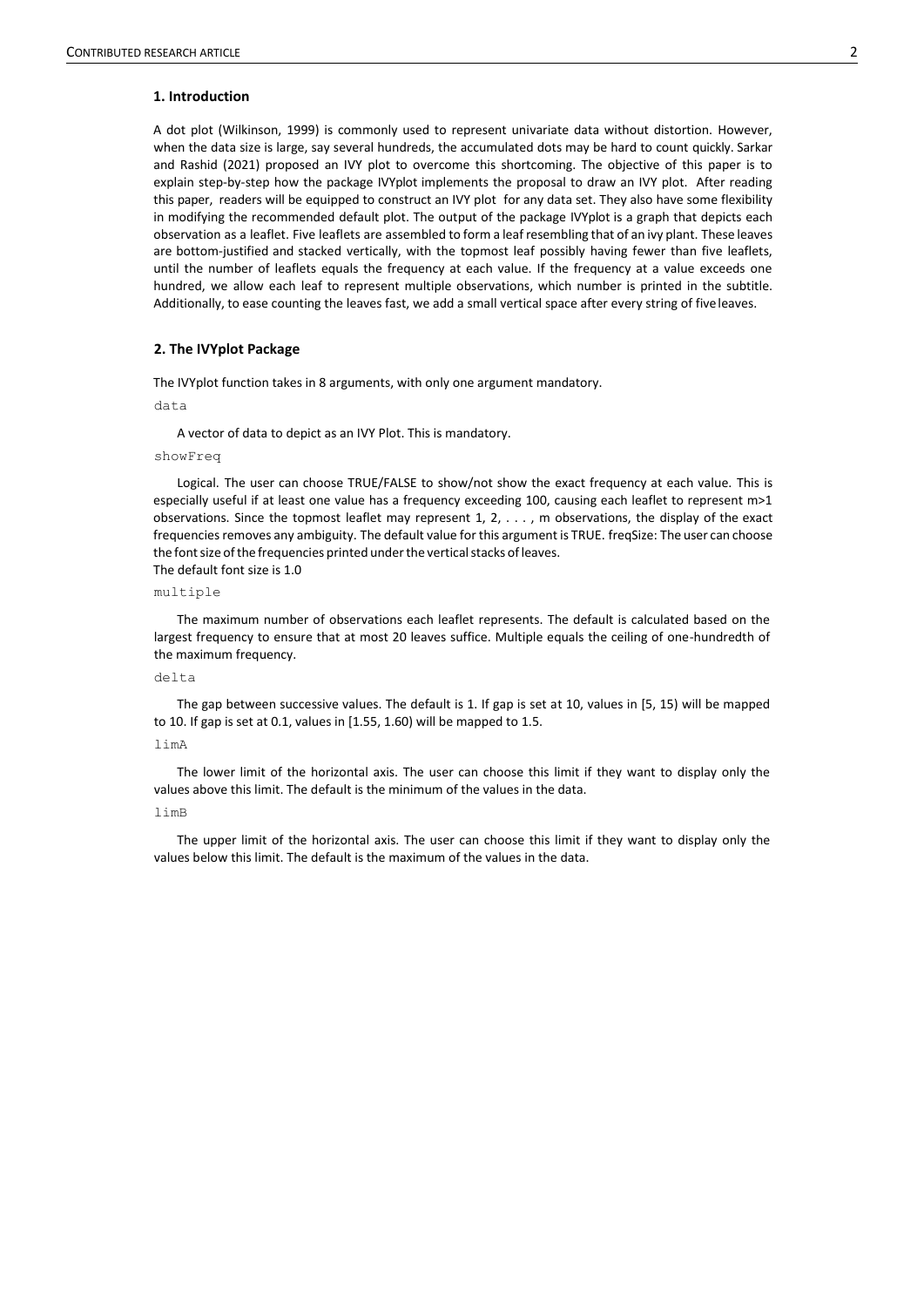

**IVY Plot of data0** (A leaflet = between 1 and 1 obs)



**IVY Plot of data0** (A leaflet = between 1 and 1 obs)



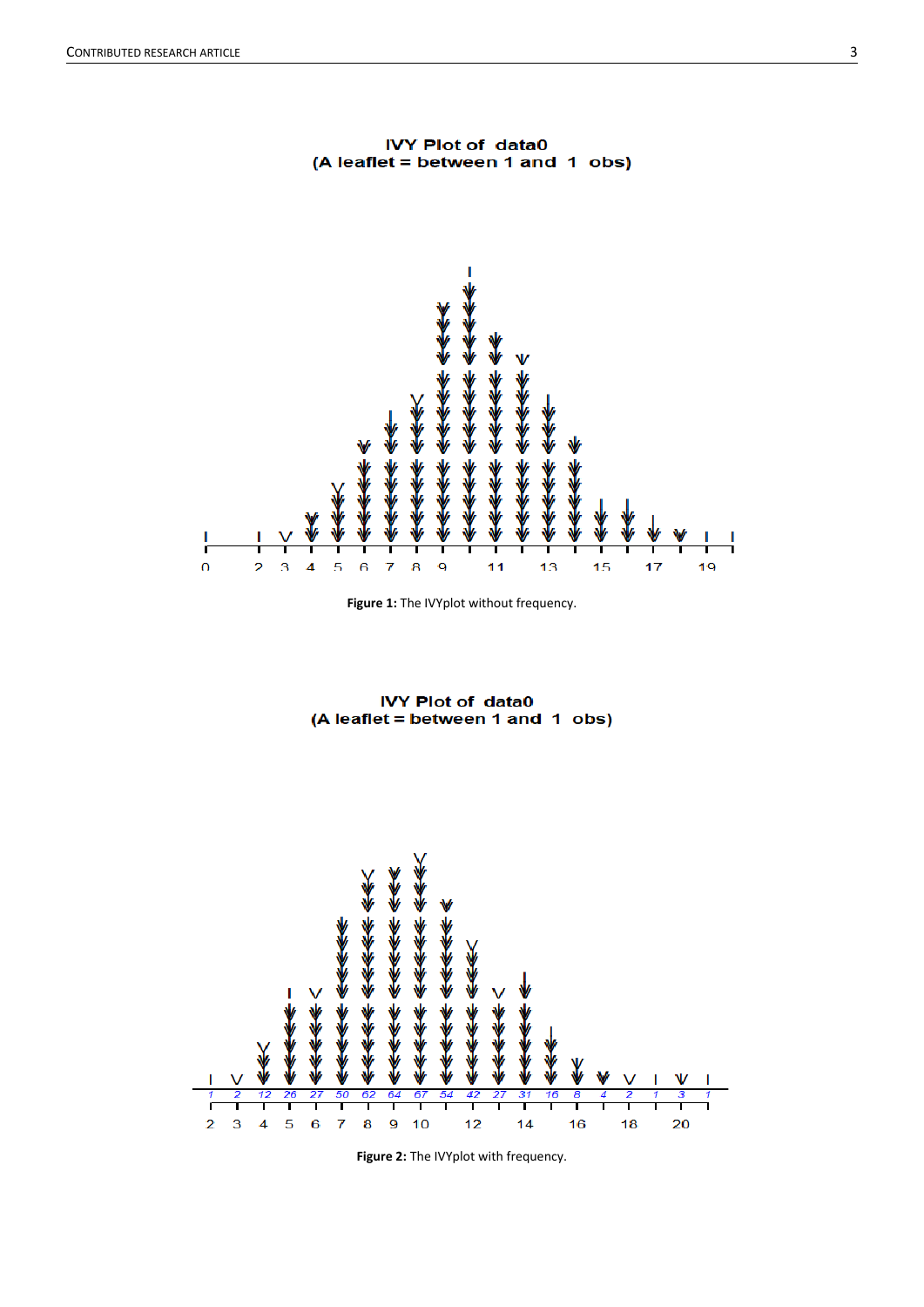#### **3. Dot plot and IVY plot**

For a large data set, a dot plot suffers from two drawbacks: the dots take up too much space; and the dots must be carefully counted to find out how many numbers are tied at teach value. Sarkar and Rashid (2021) proposed to overcome these drawbacks by drawing an IVY plot: It uses left, right and vertical notches for each observation, and up to five notches are joined to form a schematic diagram of one pinnate compound leaf of an ivy creeper. Thereafter, the notches start afresh, and the leaves are stacked vertically. To count the leaves fast, a small extra vertical space is added after every fifth leaf. Furthermore, the function has an option to show the exact frequency under each vertical stack of leaves. If this option is enabled, between the leaves and the horizontal axis is duplicated and vertically separated to make room to write the frequencies. The name "IVY" comes from the use of the three upper-case letters I, V, Y having 1, 2, 2 top endpoints, respectively. Frequencies 1-5 are indicated as follow: A frequency of 1 is indicated by an I, a frequency of 2 by a V, a frequency of 3 by staking an I over a V, a frequency of 4 by stacking a Y over a V, and a frequency of 5 by stacking an I over the symbol for 4. Higher frequencies are formed by stacking enough leaves vertically, with the topmost leaf possibly having fewer than five leaflets. For example, a frequency of 13 is depicted by stacking two complete leaves and a third leaf with three leaflets. If the maximum frequency of 365 is attained at x=a, then to keep the number of leaves stacked at x=a under 20, we declare in the subtitle that the topmost leaflet represents up to 4 observations (since  $365/100 = 4$ ). Then we calculate the number of leaflets at  $x=a$  to be  $365/4 = 92$ , which we depict by vertically stacking 18 complete leaves topped by an incomplete leaf consisting of 2 leaflets in the shape of a V. Of course, the same vertical stack can represent a frequency of 366, 367 or 368. Thus, while all other leaflets represent 4 observations, the topmost leaflet represents 1, 2, 3 or 4 observations. Although we could, we refrain from shortening the length of a leaflet to show a lower frequency, since the discrepancy will be visually imperceptible. Instead, we give the user the option to print the actual frequencies. What then do we gain by introducing an IVY plot in the analyst's toolkit? Given a dot plot, one can read off the exact value of each dot; however, for a large dataset, tallying the dots stacked at the same value requires a careful counting and the process is prone to occasional mistakes. On the contrary, given a frequency histogram, one may read off the frequencies of the bins from the vertical scale; but one cannot retrieve the actual values within the bins. Moreover, the distribution depicted by a histogram depends very much on the choice of the bin width. An IVY plot merges the advantages of a dot plot and a histogram, while simultaneously avoids their drawbacks: It preserves the exact values and assists in counting the frequencies fast.

#### **4. The IVYplot Package**

```
if (length(dataCount$x) > 100){
    data0 <- round(data0/delta, 0) * delta 
dataCount <- count(data0)
  }
dev.new(width = 12, height = 10)
```
The function creates a separate window with width 12 and height 10 to draw an IVY Plot inside.

dataCount <- count(data0)

The values inside the data given by the user will be counted to produce a frequency table with distinct values and their frequencies.

dataName <- deparse(substitute(data0))

The name for the table will be extracted from the data the user gives (if there is a name) so that this name can be printed in the title of the IVY plot.

```
if (length(dataCount$x) > 100){
  data0 <- round(data0/delta, 0) * delta 
dataCount <- count(data0)
```
}

If the number of distinct values in the data is greater than 100, the function will group these values into contiguous subintervals of constant width and replace all values within a subinterval by the midpoint of the subinterval. For example, if delta=1, then 45.9 and 46.2 will be grouped into subinterval [45.5, 46.5) and then both values will be replaced by 46.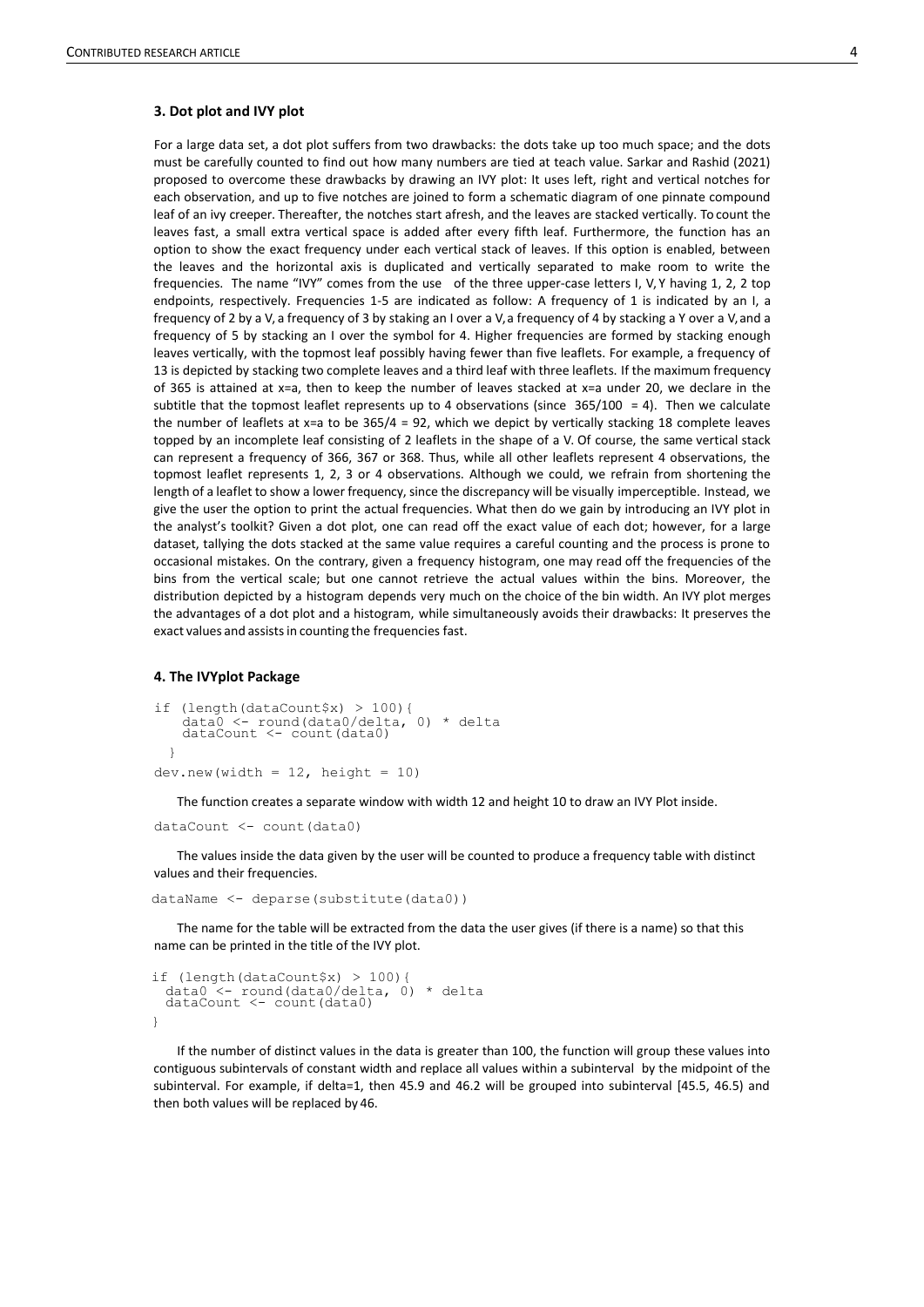```
if (is.null(multiple) == TRUE)
 multiple <- ceilin(max(dataCount$freq)/100)
 for (i in 1:length(dataCount$freq)){
     data1 <- ceiling(dataCount$freq/multiple)
 }
```
If the user does not input the value of multiple (the number of observations each leaflet represents), the function will calculate an appropriate multiple so that at most 20 leaves (or 100 leaflets) will suffice to represent the frequency at each displaced distinct value, using the formula ceiling of one-hundredth of the maximum frequency. The function also saves the new frequency (the ceiling of the ratio when the old frequency is divided by themultiple) in a separate table. The new frequencies are used to draw the leaflets; but the old frequencies are printed underneath the stack ofleaves.

```
if (is.null(limA) == TRUE)
 limA = min(mid)
if (is.null(limB) == TRUE)
 limB = max(mid)
```
limA and limB are the lower and the upper horizontal limits, respectively, of the display. If the user does not choose the desired values for these limits, they automatically default to the minimum and the maximum value of the data. However, users should specify these limits if they wish to compare multiple IVY plots drawn in different panels of a figure.

```
frame()
 plot.window(xlim = c(limA, limB), ylim = c(-15, maxFreq), xlab =
  dataName)
  title(main = paste("IVY Plot of ", dataName, "\n (A leaflet = between 1
  and ", multiple, " obs)"))
  axis(1, at = c(dataCount$x), lwd = 2, xpd = TRUE)
```
Drawsthe frame ofthe IVY plot, together with a title, a subtitle to declare the value of the multiple, and the sample size printed at the top of the plot window.

```
if(showFreq == TRUE){
  lines(c(min(mid) - 2, max(mid) + 2), c(-15, -15), lwd = 2)
}
```
If the user chooses to print the frequencies underneath the stacks of leaves, there will be a new reference line drawn above the horizontal axisso that the frequencies can be printed between the two lines.

```
for (I in 1:length(mid){
  i1 <- midCount$x[z]
  y \le -16if (showFreq == TRUE){
     y \le -12.5#if (multiple == 1)
     #y \leftarrow -7}
if (leftCount$x[z] < mid[i] && mid[i] < rightCount$x[z]){
```
This is to check if the full original data is within the "rounded" data

```
if (data1[z] > = 5) {
```

```
times <- datal[z] \frac{8}{8} 5
```
Check how many times the function will draw the leaves representing frequencies 1 through 5.

```
for (x in 1:times){
 text(i1, y, expression("V"), cex = 1.2, xpd = TRUE)
 y = y + maxFreq/360 #0.05
 text(i1, y, expression("I"), cex = 1.2, xpd = TRUE)
 y = y + maxFreq/90text(i1, y_t, expression("v", cex = 1.5, xpd = TRUE)
 y = y + maxFreq/90 #0.2
 text(i1, y, expression("I"), cex = 1.2, xpd = TRUE)
 if (x \, 8 \, 5 == 0 \, 6 \, 6 \, \text{times} >= 5)y = y + maxFreq/18else
    y = y + maxFreq/30 #0.7data1[z] = data1[z] - 5}
```